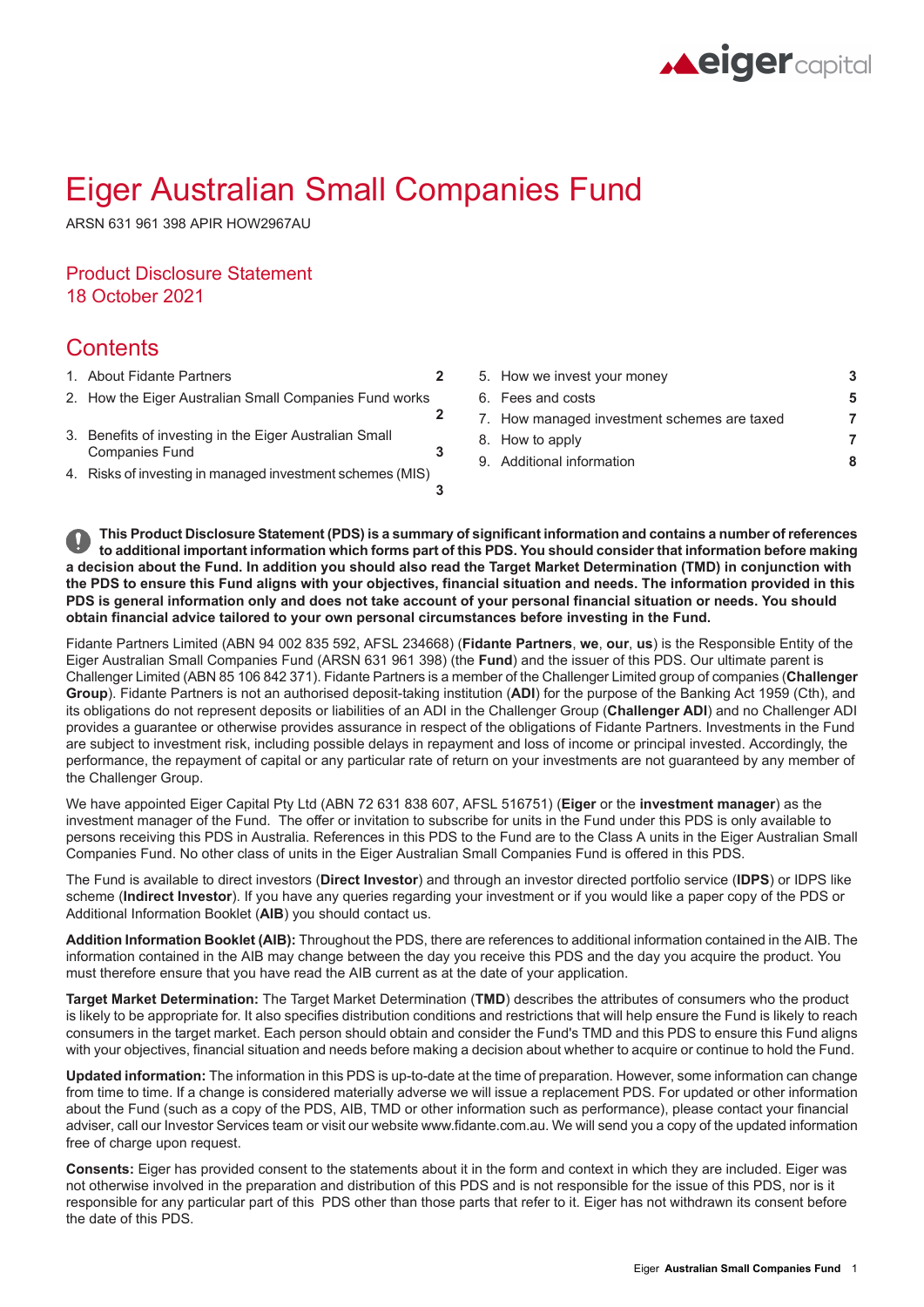## <span id="page-1-0"></span>1. About Fidante Partners

## **Fidante Partners – the Responsible Entity**

Fidante Partners is the Responsible Entity of the Fund. As Responsible Entity, we issue units in the Fund and are legally responsible to the unitholders of the Fund for its operation.

Fidante Partners forms long term alliances with talented investment teams to support and grow specialist investment management businesses. Through these strategic partnerships, we're able to provide investors with some of the world's most compelling investment strategies. We have appointed Eiger as the investment manager of the Fund. We provide back office, marketing, distribution, administration, and compliance support services to Eiger, allowing Eiger the freedom to focus on investing and managing the assets of the Fund.

A related entity of Fidante Partners has a partial equity stake in Eiger. Neither we, nor any of our related entities, nor Eiger guarantee the repayment of your capital or the performance of your investment or any particular taxation consequences of investing.

### **Eiger – the Investment Manager**

Eiger Capital is an active boutique Australian equities investment manager specialising in small companies. Eiger was founded in 2019 by Stephen Wood, Victor Gomes and David Haddad, who previously worked together at a large asset management company managing over \$400m in small company funds. The team employs a high conviction, style-neutral approach to investing.

## <span id="page-1-1"></span>2. How the Eiger Australian Small Companies Fund works

The Fund is a registered managed investment scheme (also known as a managed fund) that is an unlisted Australian unit trust governed by the constitution together with the Corporations Act 2001 (Cth) (**Corporations Act**) and other laws. Managed funds pool individual investors' monies which are then used to purchase assets in line with the Fund's investment objective.

Investors in the Fund are issued units in the Fund which represent their beneficial interest in the assets of the Fund, but do not give an investor an interest in any particular asset of the Fund. Certain rights are attached to these units and these rights are exercisable by the person who owns the units (referred to as **Direct Investor**, **unitholders** throughout this PDS). For specific information on investing, please refer to '8. How to apply' in this PDS. Investors accessing the Fund through an IDPS are referred to as Indirect Investors throughout this document. Indirect Investors do not become unitholders in the Fund, nor do they acquire the rights of a unitholder.

The number of units you can purchase will depend on the amount being invested and the investment unit price calculated for the day we receive your valid application form.

### **Investing**

You can invest in the Fund as a Direct Investor, or an Indirect Investor.

For Direct Investors the minimum initial investment amount is \$10,000; or \$1,000 when a Regular Savings Plan is established. For additional investments, the minimum one-off additional investment amount is \$1,000 and the minimum Regular Savings Plan amount is \$100 per month. We can vary or waive the minimum investment amounts at any time.

For more information on how to make an investment, refer to '8. How to apply' in this PDS. All individual or joint investors in the Fund must be at least 18 years of age and all new investors must comply with our Customer Identification Program. Please refer to 'Customer Identification Program' in the Fund's AIB available on our website.

Indirect Investors should contact their IDPS operator for application information.

### **Withdrawing**

Once invested in the Fund, you can generally withdraw your investment at any time by making a withdrawal (subject to certain requirements).

For Direct Investors the minimum withdrawal amount is \$1,000. The number of units you can withdraw will depend on the amount being withdrawn and the withdrawal unit price calculated for the day we receive your withdrawal request. In some circumstances, such as when there is a freeze on withdrawals or withdrawals are spread, you may not be able to withdraw your funds within the usual period upon request. Refer to 'Withdrawal risk' in this PDS for more information.

Indirect Investors should contact their IDPS operator for withdrawal information.

## **Unit prices**

Unit prices will vary as the market value of the Fund's assets rise and fall. Unit prices are determined in accordance with the Constitution and are usually calculated each New South Wales business day. We have a Unit Pricing Permitted Discretions Policy which sets out how we will exercise any discretion in relation to the unit pricing. You can request a copy of this policy free of charge by contacting us on 13 51 53.

### **Processing**

If your valid investment or withdrawal request is received in our Sydney office before 3:00pm Sydney time on a NSW business day (referred to as the **transaction cut-off time**), it will usually be processed using the unit price determined as at the close of business on that day. If your valid investment or withdrawal request is received after the transaction cut-off time, or on a non-business day, it will usually be processed using the applicable unit price calculated as at the close of business on the next business day. We will provide notice if we are to change the transaction cut-off time.

## **Frequency of distributions**

The Fund generally pays distributions quarterly; however, we do not guarantee any level of distributions and there may be periods in which reduced or no distributions are paid. Distributions will generally be paid directly to a nominated Australian financial institution or reinvested in additional units in the Fund as soon as practicable after the end of the Fund's distribution period.

## **How distributions are calculated**

Distributions you receive will generally represent your share of the distributable income of the Fund and can be made up of both income and net realised capital gains. Where more than one class is on issue, the distributable income referable to each particular class will be the proportion of distributable income properly referable to that class of units. Your share of any distribution depends on how many units you held at the end of the distribution period as a proportion of the total number of units on issue in the Fund at that time.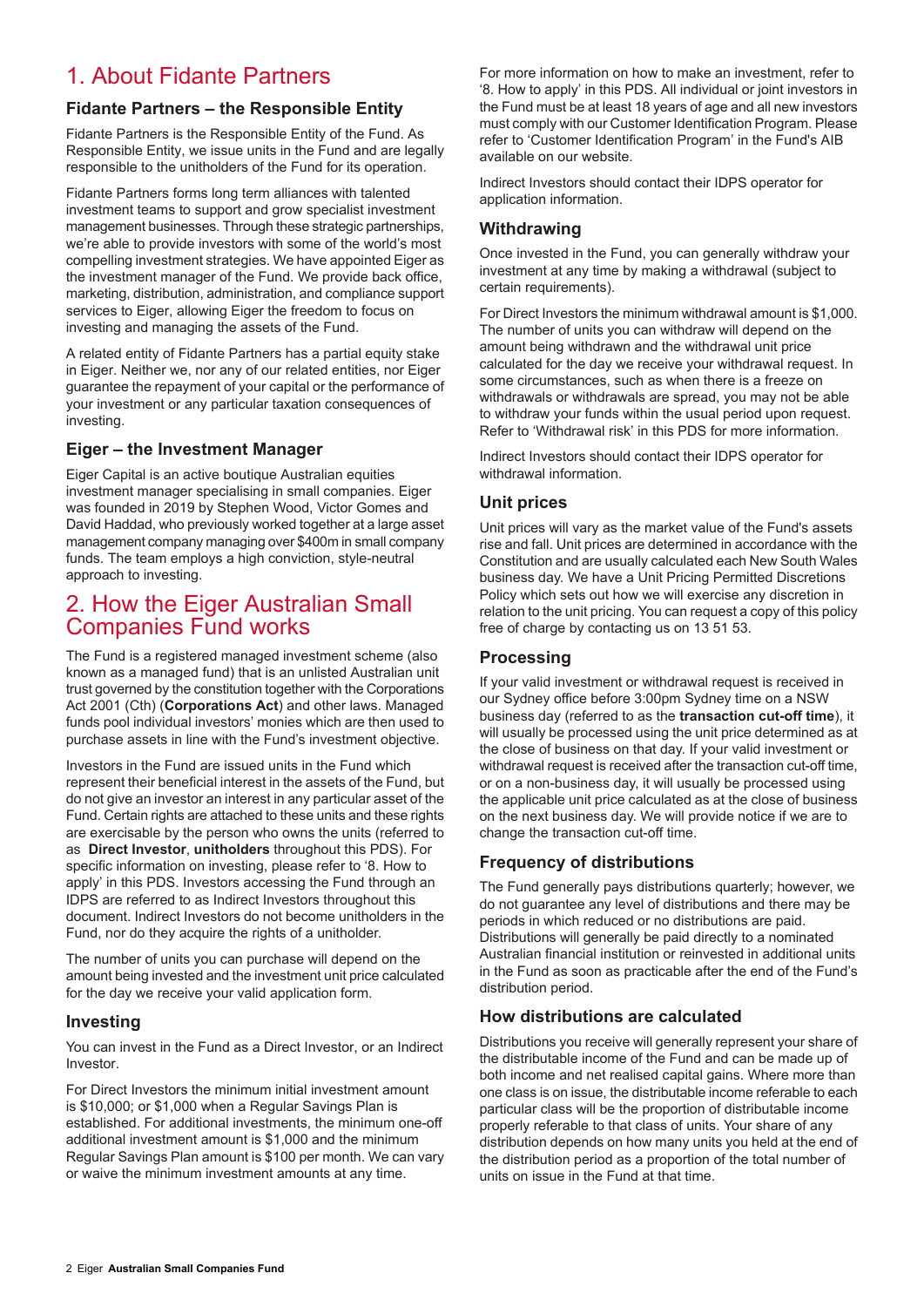In certain circumstances, some income and/or net realised capital gains may be held back until the final distribution of the distribution period (being a period of up to 12 months) at the end of June to allow for market volatility.

**You should read the important information about 'How the Fund is governed', 'Additional information about investing', 'Additional information about withdrawing', 'Additional information about transactions', 'How unit prices are calculated', and 'Additional information about distributions' in the AIB before making a decision. Go to www.fidante.com.au/EASCF\_AIB.pdf. The material relating to 'How the Fund is governed', 'Additional information about investing', 'Additional information about withdrawing', 'Additional information about transactions', 'How unit prices are calculated', and 'Additional information about distributions' may change between the time when you read this PDS and when you acquire the product.**

## <span id="page-2-1"></span>3. Benefits of investing in the Eiger Australian Small Companies Fund

### **Significant features and benefits**

- **Diversified portfolio**: provides access to a portfolio of small to medium sized companies diversified across many sectors in Australia or New Zealand.
- **Experienced investment professionals:** access to a specialist investment team with over 60 years' combined experience investing in small to medium sized companies.
- **Robust investment process**: stringent research process driven by fundamental, in-depth and comprehensive analysis of a business' operations. This is applied practically in two ways: site visits and management meetings (external research), and detailed financial modelling (internal research).
- **Access to growing companies and industries**: the small companies market is comprised of many fast-growing businesses that capitalise on changing industry dynamics and innovation.

<span id="page-2-2"></span>Refer to '5. How we invest your money' in this PDS for more information on the Fund's investments.

## 4. Risks of investing in managed investment schemes (MIS)

All investments carry risk. Different strategies carry different levels of risk depending on the assets that make up the strategy. Generally, assets with the potential for the highest long-term returns may also carry the highest level of risk.

<span id="page-2-0"></span>When investing in an MIS, it is important to note that the value of assets in the MIS and the level of returns will vary. No return is guaranteed. Future returns may differ from past returns and

investors may lose some or all of their money invested. Additionally, laws (including tax laws) that affect MIS may change in the future, which may have an adverse effect on the returns of MIS,

The level of acceptable risk will vary across investors and will depend upon a range of factors such as age, investment timeframe, where other parts of the investor's wealth is invested and the investor's level of risk tolerance.

The significant risks of investing in the Fund include:

- **Currency risk:** Some securities held by the Fund may be denominated in a currency different to Australian Dollars. A change in the value of these currencies relative to the Australian dollar can affect the value of the investments.
- **Derivative risk:** Risks associated with using derivatives may include, but are not limited to, the value of a derivative failing to move in line with that of the underlying asset and its potential illiquidity. Derivatives may also be subject to collateral risk and counterparty risk (refer to AIB).
- **Equity security risk:** The value of an equity security is  $\bullet$ affected by internal (e.g. changes in management) and external (e.g. market sentiment) factors that may impact the performance of the actual company over short or extended period of time.
- **Fund risk:** The risk that changes to the Fund such as termination, changes to fees, or changes in government policies (including investment sanctions) can have an impact on the Fund and/or its investors.
- **Liquidity risk:** The risk that the securities in which the Fund is invested, or the Fund itself, may become illiquid. This may also impact an investor's ability to withdraw from the Fund (refer to 'Withdrawal risk' in the AIB).
- **Market risk:** The possibility for an investor to experience losses due to factors that affect the overall performance of the financial markets outside the control of the Fund.
- **Smaller company risk:** In general, smaller companies are more likely to have limited markets and may trade less frequently and in smaller volumes compared to larger companies, which in turn could affect the Fund's liquidity and ability to meet withdrawal requests. Refer to 'Concentration risk', 'Liquidity risk' and 'Withdrawal risk' in the AIB.

**You should read the important information about 'Additional information about significant risks' in the AIB before making a decision about the Fund. Go to www.fidante.com.au/EASCF\_AIB.pdf. The material relating to 'Additional information about significant risks' may change between the time when you read this PDS and when you acquire units in the Fund.**

## 5. How we invest your money

When choosing what to invest in, you should consider the likely investment return of the Fund, the risks associated **with investing in the Fund, and your own personal objectives, risk preference and investment time frame.**

| Investment return<br>objective        | The Fund aims to outperform its benchmark over rolling five year periods (after fees). |
|---------------------------------------|----------------------------------------------------------------------------------------|
| <b>Minimum suggested</b><br>timeframe | At least five years                                                                    |
| <b>Benchmark</b>                      | S&P/ASX Small Ordinaries Accumulation Index                                            |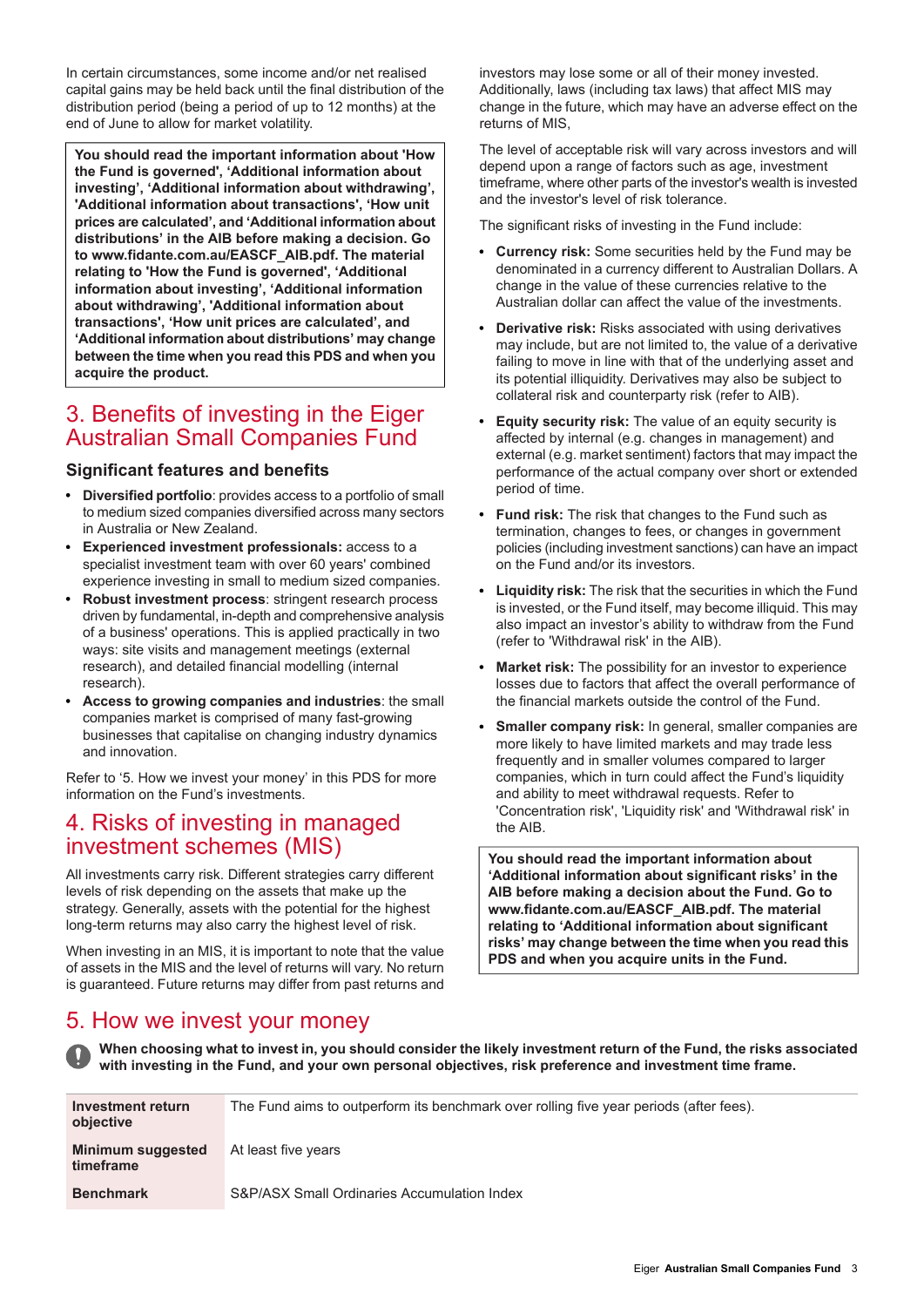| Lower risk<br>Typically, lower rewards |   |   |  |   | Higher risk<br>Typically, higher rewards |
|----------------------------------------|---|---|--|---|------------------------------------------|
|                                        | × | ≂ |  | c |                                          |

Refer to 'Additional information about the Fund's investments' in the Fund's Additional Information Booklet for further information about the Fund's risk.

#### **Description of the Fund**

The Fund provides exposure to an actively managed portfolio of stocks with a small-medium level of capitalisation that are listed, or expected to be listed, on the Australian Securities Exchange (ASX) and the New Zealand Securities Exchange (NZX). The Fund may also provide exposure to equity issued by Australian or New Zealand entities on other approved exchanges. The Fund may invest in exchange traded derivatives (such as futures and options), cash and up to 5% in unlisted companies, that are expected to list within 12 months. The majority of the Fund's investments will be stocks that are included in the Benchmark.

To help you understand the following information relating to the Fund's Investments, definitions of the important investment terms can be found in the Fund's Additional Information Booklet available, on our website.

#### **Investment approach**

Eiger employs an active, fundamental approach to investing in smaller companies using a philosophy focussed on price to cashflow based intrinsic value. The fundamental value for stocks, upon which investment decisions are made, is generated via internal research, management meetings and company visits that focus on long term value drivers at the industry, stock and country level.

Eiger's price to intrinsic value investment philosophy means investments are assessed based on investment fundamentals and expected future cash flows. Eiger uses a disciplined, repeatable process to systematically apply the investment philosophy, paying strong attention to risk management. Eiger's commitment to this philosophy ensures Eiger are grounded in company fundamentals which creates opportunities to outperform the broader market.

The price to intrinsic value investment philosophy is based on the principle that a company's intrinsic value is determined by the fundamentals that drive a security's future cash flow. Discrepancies between the market price and the intrinsic value arise from market behaviour and market structure which provides opportunities to outperform. The most common behavioural errors involve overreaction to short-term noise and under-reaction to structural change. Eiger's philosophy supports their ability to maintain discipline through all market cycles and is forward looking so as to incorporate structural change and key trends.

In smaller companies, Eiger favours investment in companies which are strong 'real' businesses, i.e. quality companies that can deliver over the medium term. This is evidenced by a company having sustainable growth in earnings, free cash-flow quality, balance sheet strength, and where management is credible. Eiger conducts external research in the field by engaging with the senior management of a company, employees, suppliers, regulators and competitors.

#### **Investment universe and portfolio construction**

The Fund is a collection of investments selected by Eiger based on their price to intrinsic value philosophy. The Fund will be a best ideas portfolio of around 30-60 securities that Eiger believe provide the highest risk-adjusted valuation upside. Eiger manages the Fund according to strict portfolio guidelines in order to limit downside price risk inherent in the securities they invest in. Eiger actively manages the level of cash, portfolio concentration and individual exposures according to these robust portfolio guidelines.

#### **Currency Strategy**

Eiger does not intend to actively hedge the New Zealand currency exposures.

| Asset class       | Min $(%)$ | Max $(\%)$ |
|-------------------|-----------|------------|
| <b>Securities</b> | 90        | 100        |
| Cash              | O         | 10         |

1 These are asset allocation ranges for the Fund. If market movements, investments into or withdrawals from the Fund, or changes in the nature of an investment, cause the Fund to move outside these ranges, or a limit set out in this PDS, this will be addressed by us or Figer as soon as reasonably practicable.

**Strategic asset allocation ranges**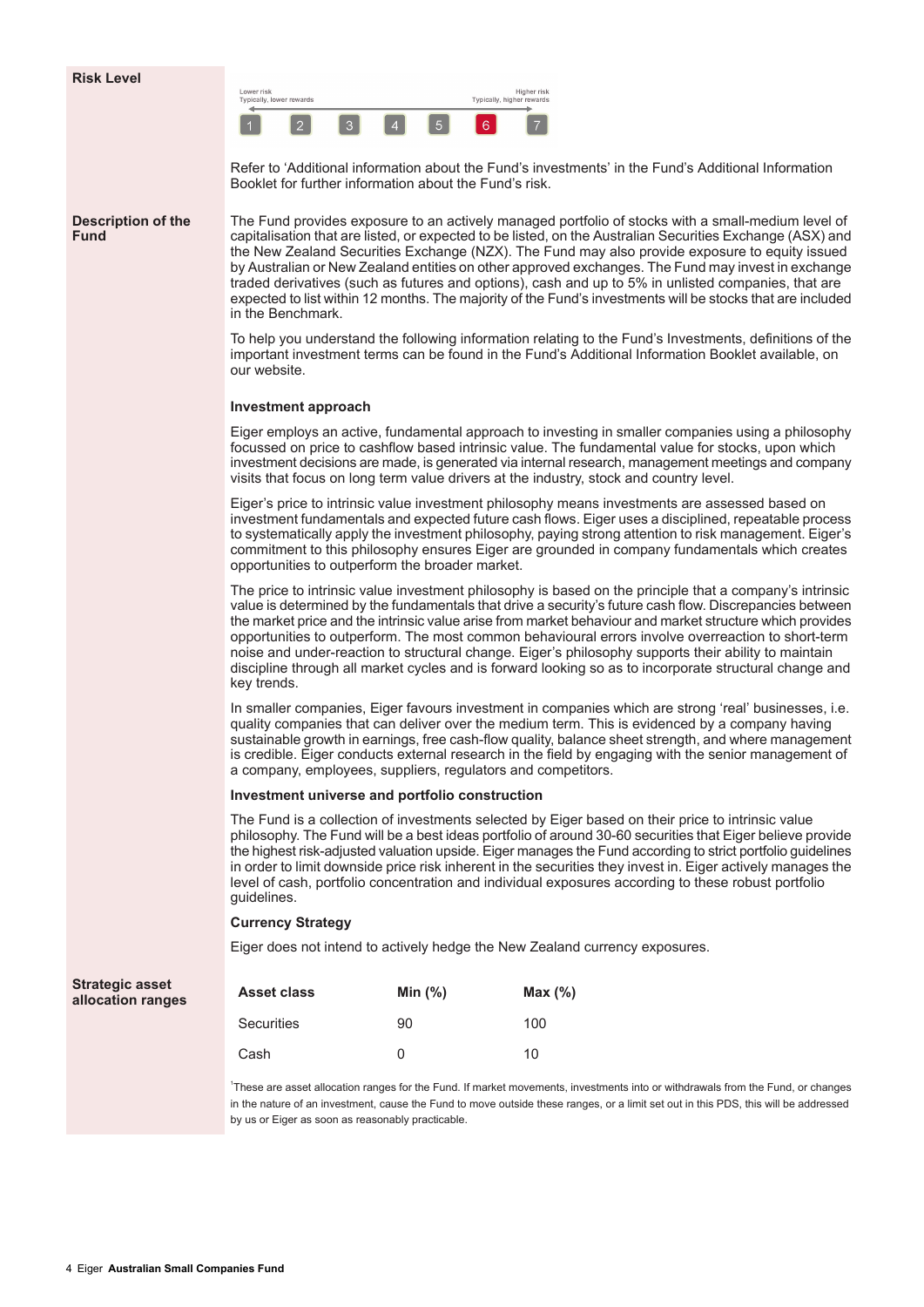| Labour standards or<br>environmental, social<br>or ethical (ESG)<br>considerations | While Eiger takes into account labour standards or environmental, social or ethical considerations<br>when selecting, retaining or realising investments, it does not adhere to any particular set of standards.<br>Eiger will consider general factors such as, but not limited to, labour relations, potential environment<br>impacts and whether a target company has clearly defined code of conduct and ethics policies. Eiger's<br>consideration of these factors is detailed further under 'Labour standards or environmental, social or<br>ethical considerations' in the Additional Information Booklet available, on our website. |
|------------------------------------------------------------------------------------|---------------------------------------------------------------------------------------------------------------------------------------------------------------------------------------------------------------------------------------------------------------------------------------------------------------------------------------------------------------------------------------------------------------------------------------------------------------------------------------------------------------------------------------------------------------------------------------------------------------------------------------------|
| <b>Changes to</b><br>investment policy                                             | The Constitution permits a wide range of investments and gives us, as Responsible Entity, broad<br>investment powers. We may change the investment manager and/or vary the investment objectives,<br>strategies, benchmarks, asset allocation ranges and processes of the Fund. We will give unitholders<br>written notice of any material variation which we believe they would not have reasonably expected.                                                                                                                                                                                                                              |

**You should read the important information about 'Additional information about the Fund's investments' in the AIB before making a decision. Go to www.fidante.com.au/EASCF\_AIB.pdf. The material relating to 'Additional information** about the Fund's investments' may change between the time when you read this PDS and when you acquire the **product.**

## <span id="page-4-0"></span>6. Fees and costs

#### **DID YOU KNOW?**

Small differences in both investment performance and fees and costs can have a substantial impact on your long term returns. For example, total annual fees and costs of 2% of your account balance rather than 1% could reduce your final return by up to 20% over a 30 year period (for example, reduce it from \$100,000 to \$80,000). You should consider whether features such as superior investment performance or the provision of better member services justify higher fees and **costs. You may be able to negotiate to pay lower fees. Ask the fund or your financial adviser.**

#### **TO FIND OUT MORE**

If you would like to find out more, or see the impact of the fees based on your own circumstances, the **Australian Securities and Investments Commission** (**ASIC**) Moneysmart website ([www.moneysmart.gov.au\)](http://www.moneysmart.gov.au) has a managed funds fee calculator to help you check out different fee options.

### **Fees and other costs**

This section shows fees and other costs that you may be charged. The information in this summary can be used to compare costs between different simple managed investment schemes. These fees and costs may be paid directly from your account or deducted from the returns on your investment. Taxes are set out in another part of this document. You should read all the information about fees and costs because it is important to understand their impact on your investment.

#### **Fees and costs summary**

| Eiger Australian Small Companies Fund                                                                                         |                                                                                                                                                            |                                                                                                                                                                                                                                                                      |  |
|-------------------------------------------------------------------------------------------------------------------------------|------------------------------------------------------------------------------------------------------------------------------------------------------------|----------------------------------------------------------------------------------------------------------------------------------------------------------------------------------------------------------------------------------------------------------------------|--|
| Type of fee or cost                                                                                                           | Amount <sup>7</sup>                                                                                                                                        | How and when paid                                                                                                                                                                                                                                                    |  |
| <b>Ongoing annual fees and costs</b>                                                                                          |                                                                                                                                                            |                                                                                                                                                                                                                                                                      |  |
| Management fees and<br>$costs^{1,2,3,4}$                                                                                      | The management fees and<br>costs of the Fund<br>are 1.00% p.a. of the net<br>asset value of the Fund                                                       | The amount quoted is made up of the following three components:<br>Management fees, which are calculated and accrued daily and paid                                                                                                                                  |  |
| The fees and costs for<br>managing your investment                                                                            |                                                                                                                                                            | monthly in arrears from the Fund's assets on or around the last<br>business day of the month.                                                                                                                                                                        |  |
|                                                                                                                               |                                                                                                                                                            | Indirect costs (if any), which are deducted from the Fund's assets,<br>accrued daily in the net asset value, and then paid as and when due.                                                                                                                          |  |
|                                                                                                                               |                                                                                                                                                            | Recoverable expenses which may be abnormal operating expenses<br>(if any) that, if changed, will be deducted from the Fund's assets, and<br>paid as incurred; and/or normal operating expenses and investment<br>expenses, which are paid out of the management fee. |  |
| Performance fees <sup>5</sup><br>Amounts deducted from<br>your investment in relation<br>to the performance of the<br>product | We estimate that the<br>performance fee of the Fund<br>will be 1.32% p.a. of the net<br>asset value of the Fund.                                           | The performance fee is deducted from the Fund's assets and paid<br>quarterly. It is calculated according to the Fund's particular<br>methodology.                                                                                                                    |  |
| Transaction Costs <sup>6</sup><br>The costs incurred by the<br>scheme when buying or<br>selling assets                        | The net transaction<br>costs incurred by the Fund for<br>the last financial year were<br>approximately 0.00% p.a. of<br>the net asset value of the<br>Fund | Transaction costs are deducted from the assets of the Fund as and<br>when they are incurred (where not otherwise recovered through the<br>buy/sell spread).                                                                                                          |  |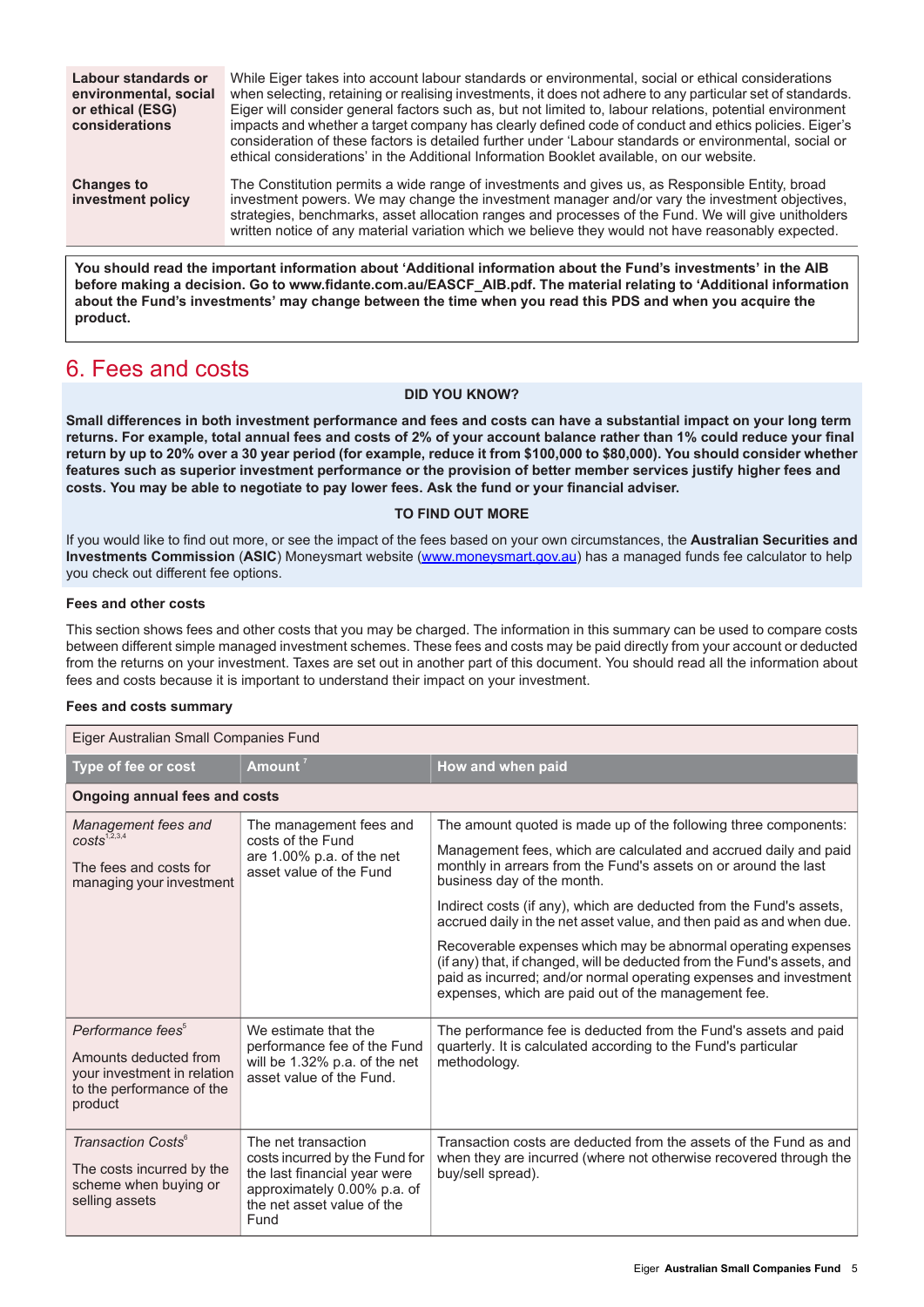| Member activity related fees and costs (fees for services or when your money moves in or out of the scheme)   |                                    |                                                                                    |  |
|---------------------------------------------------------------------------------------------------------------|------------------------------------|------------------------------------------------------------------------------------|--|
| Establishment fee                                                                                             | Not applicable                     | Not applicable                                                                     |  |
| The fee to open your<br>investment                                                                            |                                    |                                                                                    |  |
| <b>Contribution fee</b>                                                                                       | Nil                                | Not applicable                                                                     |  |
| The fee on each amount<br>contributed to your<br>investment                                                   |                                    |                                                                                    |  |
| <b>Buy-sell spread</b>                                                                                        | +0.40%/-0.40% of the               | Charged at time of transaction and paid into the Fund when you                     |  |
| An amount deducted from<br>vour investment<br>representing costs incurred<br>in transactions by the<br>scheme | investment or withdrawal<br>amount | invest in or withdraw from the Fund. The spread is reflected in the<br>unit price. |  |
| Withdrawal fee                                                                                                | Nil                                | Not applicable                                                                     |  |
| The fee on each amount<br>you take out of your<br>investment                                                  |                                    |                                                                                    |  |
| Exit fee                                                                                                      | Not applicable                     | Not applicable                                                                     |  |
| The fee to close your<br>investment                                                                           |                                    |                                                                                    |  |
| Switching fee                                                                                                 | Nil                                | Not applicable                                                                     |  |
| The fee for changing your<br>investment options                                                               |                                    |                                                                                    |  |

1. Unless otherwise stated, all fees and costs are quoted gross of income tax and any Goods and Services Tax (**GST**) and reduced by any input tax credits (**ITC**s) or reduced input tax credits (**RITC**s) as applicable. Where available, the prescribed RITC rate is currently 55% or 75%, depending on the nature of the fee or cost incurred. Due to the impact of GST, ITC and RITC calculations, actual fees may vary slightly from those stated and may be rounded to two decimal places.

2. For certain wholesale clients (as defined in the Corporations Act) we may, at our discretion, negotiate, rebate or waive all or part of our fees. Please refer to 'Can fees be different for different investors?' under the heading 'Additional explanation of fees and costs' in the AIB for more information.

3. All estimates of fees and costs in this section are based on information available as at the date of this PDS and reflect the Responsible Entity's reasonable estimates of the typical fees for the current financial year. The costs component of management fees and costs reflect the actual amount incurred for last financial year and the Responsible Entity's reasonable estimates where information was not available as at the date of this PDS (adjusted to reflect a 12-month period). All figures have been rounded to two decimal places. Please refer to Management fees and costs' under the heading 'Additional explanation of fees and costs' in the AIB for more information on management fees and costs.

4. Please refer to 'Other payments' under the heading 'Additional explanation of fees and costs' in the AIB for more information on costs that may be payable.

- 5. The reasonable estimate of the performance fee is based on the average of the actual performance fees paid for the Fund over the previous 2 financial year(s). Past performance is not a reliable indicator of future performance and the Fund's actual performance fee will be based on the Fund's performance over the relevant period. Please refer to 'Performance fees' under the heading 'Additional explanation of fees and costs' in the AIB for more information on performance fees.
- 6. Transaction costs are the costs associated with the buying and selling of the Fund's assets. These costs include brokerage, settlement costs, clearing costs, stamp duty and other government taxes or charges and include the transactional and operational costs incurred by the underlying assets. Transaction costs are recovered from the assets of the Fund as and when they are incurred. The amount quoted reflects the transaction costs not recovered by the buy/sell spread for the last financial year (adjusted to reflect a 12-month period), including our reasonable estimates where information about actual costs was unavailable at the date of this PDS.

7. 'Nil' means there is an entitlement under the constitution but we have elected not to charge it. 'Not applicable' means there is no entitlement for us to charge this fee.

### **Example of annual fees and costs for the Fund**

This table gives an example of how the ongoing annual fees and costs in the Fund can affect your investment over a 1-year period. You should use this table to compare this product with products offered by other managed investment schemes.

| <b>EXAMPLE - Eiger</b><br><b>Australian Small</b><br><b>Companies Fund</b> |                                                  | <b>BALANCE OF \$50,000 WITH A CONTRIBUTION OF \$5,000 DURING YEAR</b>                                                       |
|----------------------------------------------------------------------------|--------------------------------------------------|-----------------------------------------------------------------------------------------------------------------------------|
| <b>Contribution Fees</b>                                                   | Nil                                              | For every additional \$5,000 you put in, you will be charged \$0                                                            |
| <b>Plus</b> Management fees<br>and costs                                   | 1.00% p.a. of the net asset<br>value of the Fund | And, for every \$50,000 you have in the Fund, you will be charged or<br>have deducted from your investment \$500 each year. |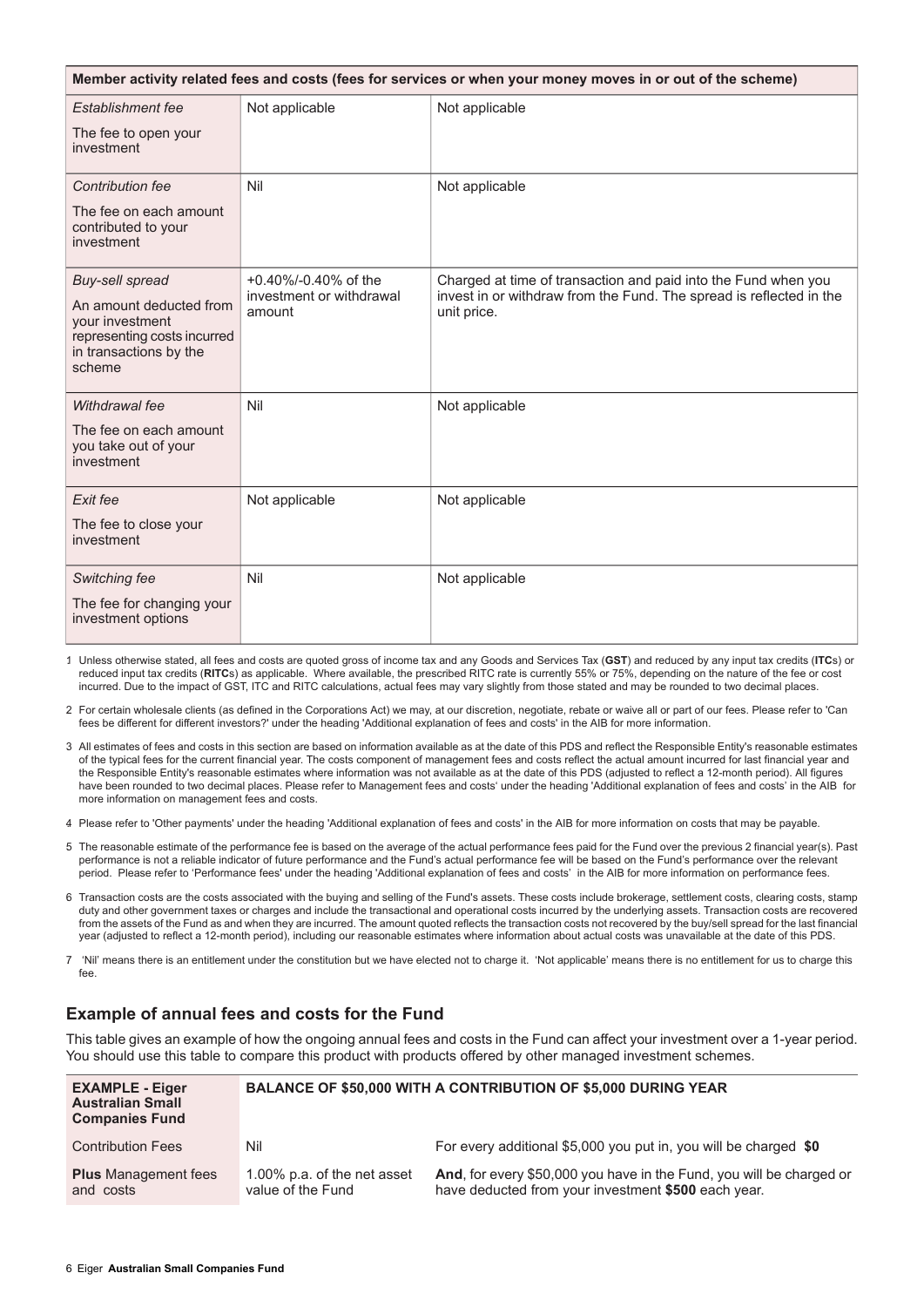| <b>PLUS</b> Performance fees   | 1.32% p.a. of the net asset<br>value of the Fund | <b>And, you will be charged or have deducted from your investment \$660</b><br>in performance fees each year.                                                                     |
|--------------------------------|--------------------------------------------------|-----------------------------------------------------------------------------------------------------------------------------------------------------------------------------------|
| <b>PLUS</b> Transaction costs  | 0.00% p.a. of the net asset<br>value of the Fund | And, you will be charged or have deducted from your investment \$0<br>in transaction costs.                                                                                       |
| <b>EQUALS</b> Cost of the Fund |                                                  | If you had an investment of \$50,000 at the beginning of the year and<br>you put in an additional \$5,000 during that year, you would be charged<br>fees of and costs of: \$1,160 |
|                                |                                                  | What it costs you will depend on the investment option you<br>choose and the fees you negotiate.                                                                                  |

This example assumes that the \$5,000 contribution is made at the end of the year and the value of the investment is otherwise consistent, therefore the management fees and costs associated above are calculated using the \$50,000 balance only. Please note that this is just an example. In practice, actual investment balances will vary daily and the actual fees and expenses we charge are based on the value of the Fund, which also fluctuates daily. Additional fees may apply. Please note that this example does not capture all the fees and costs that may apply to you such as the buy/sell spread. For a detailed explanation about all of the fees and costs that apply see the fees and costs summary above.

## **Calculator**

There is a calculator provided by ASIC on its Moneysmart website (www.moneysmart.gov.au) that you can use to calculate the effect of fees and costs on your balance.

### **Additional explanation of fees and costs**

Please refer to the 'Fees and other costs' section in the AIB for further explanations of the fees and costs of the Fund.

**Additional fees may be paid to a financial adviser if one is consulted. You should refer to the financial adviser's statement of advice which provides details of the fees payable.**

## **Can the fees change?**

All fees can change. Reasons for this might include changing economic conditions and changes in regulation. We will give unitholders 30 days' written notice of any proposed increase in fees. We cannot charge more than the Constitution allows. If we wish to raise fees above the amount allowed for in the Constitution, we would first need to obtain the approval of unitholders. We also reserve the right to waive or reduce any of the fees and costs described in this PDS without prior notice.

<span id="page-6-0"></span>**You should read the important information about 'Fees and costs' in the AIB before making a decision about this product. Go to www.fidante.com.au/EASCF\_AIB.pdf. The material relating to 'Fees and costs' may change between the time when you read this PDS and when you acquire the product.**

## 7. How managed investment schemes are taxed

#### **Investing in a registered managed investment scheme is likely to have tax and/or social security consequences and you are strongly advised to seek professional tax advice.**

The Responsible Entity has elected for the Fund to be an Attribution Managed Investment Trust (**AMIT**). It is intended that all determined trust components (i.e. assessable income, exempt income and non-assessable non-exempt income) will be attributed to members each year so that the Fund itself is not subject to tax. As an investor you will be assessed for tax on your attributed share of the Fund's taxable income, including any net capital gains. The Fund does not pay tax on behalf of Australian investors. Fidante Partners is not a registered tax (financial) adviser and is not licensed or authorised to provide tax advice. We strongly advise that you obtain your own

professional advice regarding your position, as tax and social security laws are complex and subject to change, and investors' individual circumstances vary.

**You should read the important information about 'Taxation considerations' in the AIB before making a decision. Go to www.fidante.com.au/EASCF\_AIB.pdf. The material relating to 'Taxation considerations' may change between the time when you read this PDS and when you acquire the product.**

## <span id="page-6-1"></span>8. How to apply

You can invest in the Fund as a Direct Investor, or an Indirect Investor.

#### **Direct Investors**

The following applies to Direct Investors investing through Fidante Partners. To make your initial investment:

- read this PDS, the AIB and the Fund's TMD on our website;
- complete and sign the relevant application form available on our website, and include all required customer identity verification documents; and
- post all documentation to:

Fidante Partners Reply Paid 86049 Sydney NSW 2001 (No stamp required).

#### **Indirect Investors**

If you are an Indirect Investor, you must complete the documentation which your IDPS operator requires.

#### **All investors**

Under the Constitution we can accept or reject applications for investment units into the Fund at any time and are not required to give any reason or grounds for such a refusal. To address money laundering and terrorism risks, verification of each investor's identity is a prerequisite for all new investors. If we do not receive all valid documents with your relevant application form we may not be able to commence your investment or may not process any future withdrawal requests until we receive the required documents.